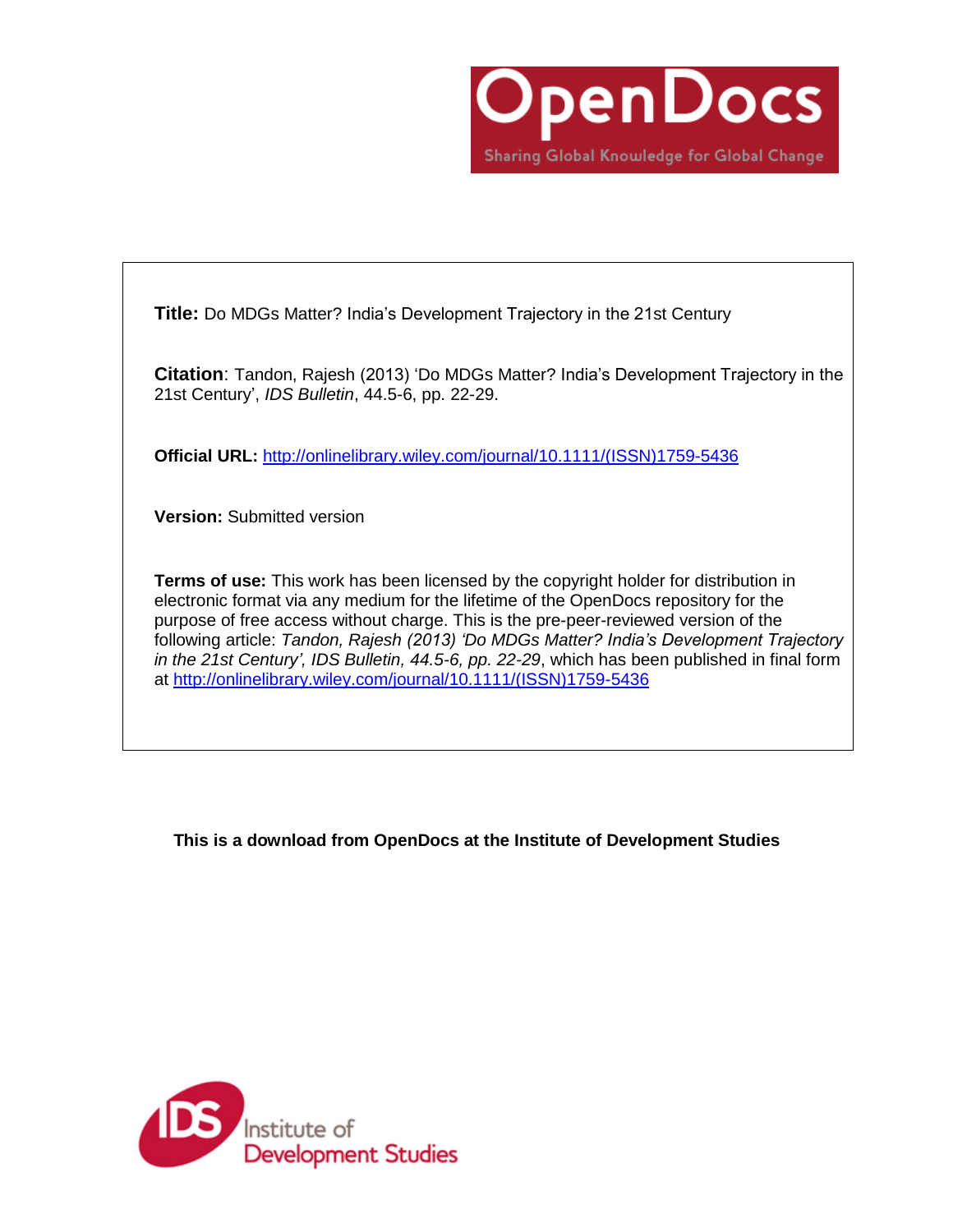# **Do MDGs Matter?**

# **India's Development Trajectory**  in the 21<sup>st</sup> Century

**Dr Rajesh Tandon June 2013**

**President, PRIA, New Delhi www.pria.org**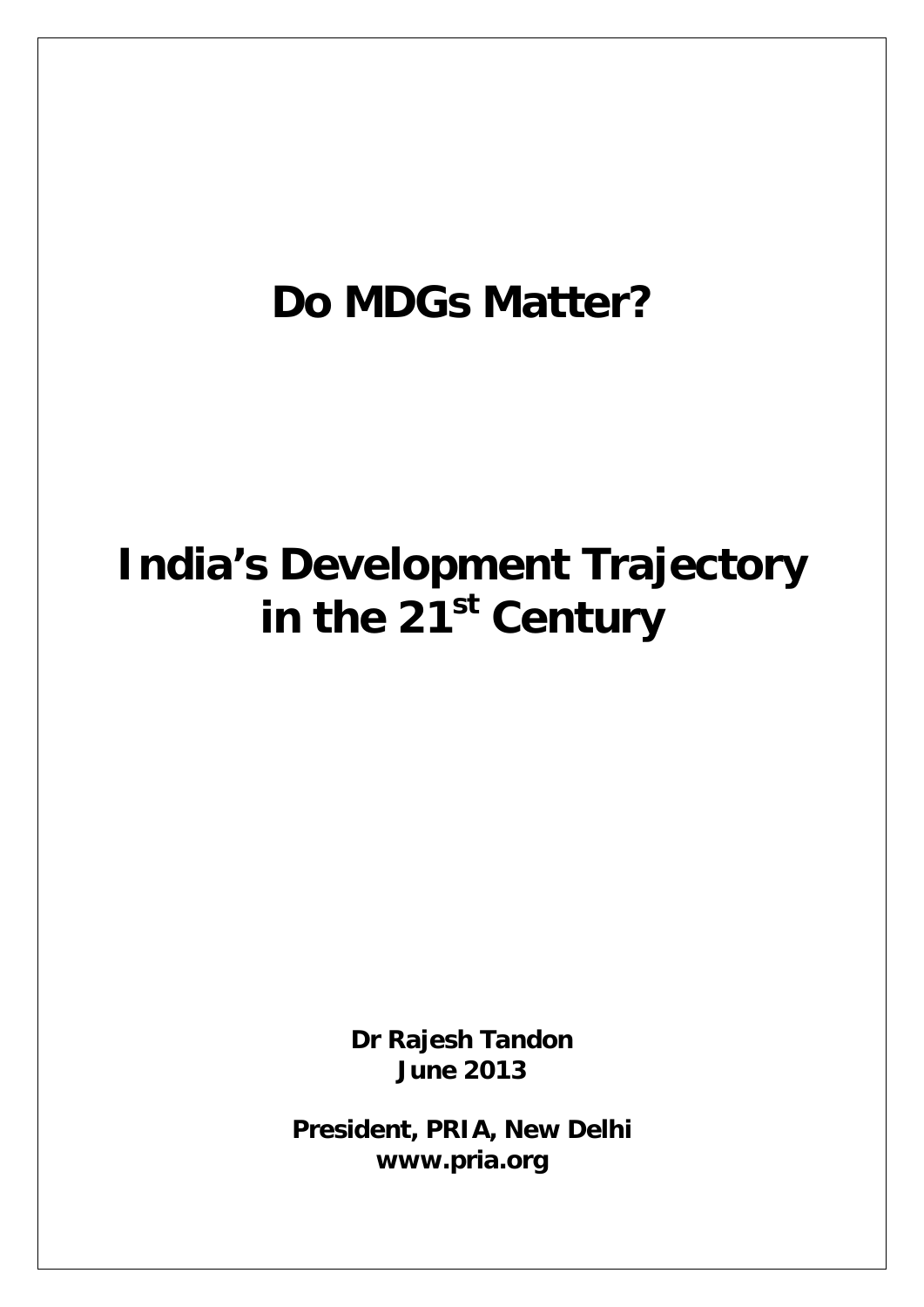## **Introduction**

Of all the many stories of remarkable development trajectories since the second world war, India's journey since the new millennium has been truly unique. India is now the third largest national economy (after USA and China) at nearly \$1.8tn annual GDP today. It has averaged nearly 8% annual GDP growth rate since 2000; Indian private companies are aggressively investing abroad (in 2012 Indian private business invested more funds abroad than the FDI invested in India). Its global diaspora of nearly 25 million Indians sends home maximum foreign remittances annually (nearly \$70 bn in 2012). It has one of the largest numbers of new billionaires, and HNWIs (High Net Worth Individuals). India's global presence is noticed today, in multi-lateral institutions like the World Bank and IMF, as well as in those informal clubs with high seats on the table (G20, IBSA, BRICS, et al).

Indian development trajectory in some fundamental ways has been its own indigenous trajectory. While India has participated actively in most multi-lateral bodies of the UN system, it has always managed to create its own path of socioeconomic development. Its development experience has also contributed to lessons for other developing countries, especially in South Asia and Sub-Saharan Africa.

Therefore, when Millennium Assembly was being convened in the UN in 2000, Indian delegation was active in the UN. Indian civil society had also been active in the preparatory process at WOCSOC in Montreal in 1999, as well as the civil society consultations in New York in the spring of 2000. At this juncture of the turn of the millennium, just recall that the world had witnessed an internet bubble (including fears of its breakdown on January 1, 2000); the Jubilee Campaign had gained momentum for writing-off of international debts of many developing countries; forces supporting globalisation of economies and massive unregulated movements of capital were at its peak. Millennium Development Goals (MDGs) emerged as narrowly focused and globally accepted minimum targets for achievement over the period till 2015. From the eloquent futuristic and inspiring vision of a new world order enshrined in the declaration, MDGs seemed to be mere puny milestones.

Did these MDGs gain any traction in India's development trajectory? Did they influence the Indian development discourse significantly? Do countries like India take notice of global agreements and treaties at all? Would Indian state bother about such goals and targets in future either? Would any future post-2015 goals make any sense from India's vantage point? This paper examines some of these issues and poses questions for further considerations and deliberations.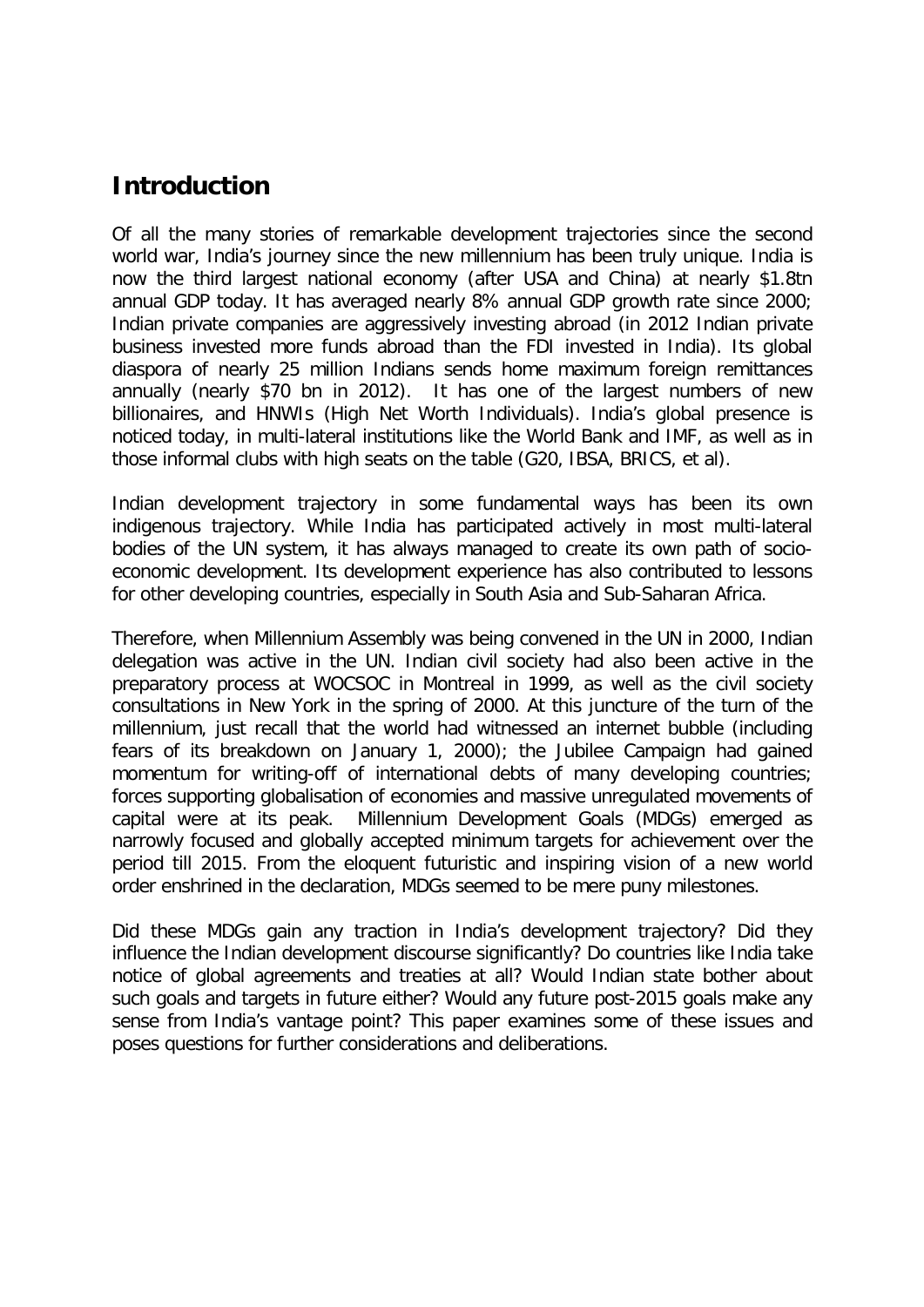# **India's MDG Balance Sheet Today**

It is useful to start by learning about the current status of achievement of various goals and targets of MDGs by India today. The most recent document for this analysis is the report prepared by the Department of Statistics, Government of India in 2012 (GOI,2012). Its summary chart is shown here.

| MDG 1: Eradicate Extreme Poverty and Hunger                                                                                                              |                                                |  |
|----------------------------------------------------------------------------------------------------------------------------------------------------------|------------------------------------------------|--|
| Target 1: Halve, between 1990 and 2015,<br>the Percentage of Population below the<br><b>National Poverty Line</b>                                        | Moderately on-track                            |  |
| Target 2: Halve, between 1990 and 2015,<br>the proportion of people who suffer from<br>hunger.                                                           | Slow or almost off-track                       |  |
| MDG 2: Achieve Universal Primary Education                                                                                                               |                                                |  |
| Target 3: Ensure that by 2015 children<br>everywhere, boys and girls alike, will be<br>able to complete a full course of primary<br>education.           | On track                                       |  |
| <b>MDG 3: Promote Gender Equality and Empower Women</b>                                                                                                  |                                                |  |
| Target 4: Eliminate gender disparity in<br>primary and secondary education,<br>preferably by 2005, and in all levels of<br>education no later than 2015. | <b>Moderately or almost</b><br>nearly on track |  |
| <b>MDG 4: Reduce Child Mortality</b>                                                                                                                     |                                                |  |
| Target 5: Reduce by two-thirds, between<br>1990 and 2015, the under-five Mortality<br>Rate                                                               | Slow or off-track                              |  |
| <b>MDG 5: Improve Maternal Health</b>                                                                                                                    |                                                |  |
| Target 6: Reduce by three quarters,<br>between 1990 and 2015, the Maternal<br>Mortality Ratio.                                                           | <b>Slow or off-track</b>                       |  |
| MDG 6: Combat HIV/AIDS, Malaria and Other Diseases                                                                                                       |                                                |  |
| Target 7: Have halted by 2015 and begun<br>to reverse the spread of HIV/AIDS                                                                             | <b>Moderately on track</b>                     |  |
| Target 8: Have halted by 2015 and begun<br>to reverse the incidence of malaria and                                                                       | Slow or off-track                              |  |

#### **MDGs and Targets - Summary of Progress achieved by India**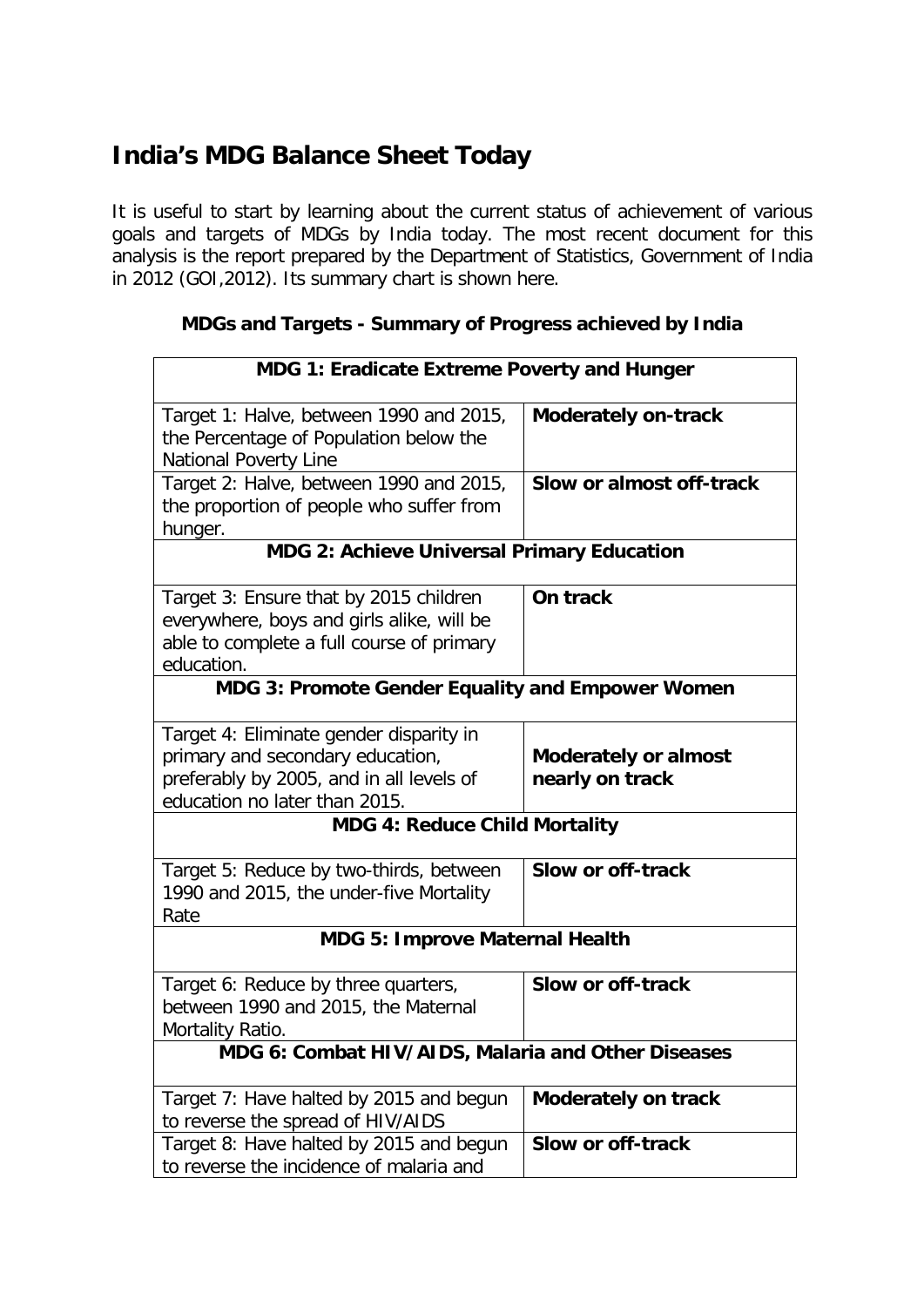| other major diseases                                |                             |  |
|-----------------------------------------------------|-----------------------------|--|
| <b>MDG 7: Ensure Environmental Sustainability</b>   |                             |  |
|                                                     |                             |  |
| Target 9: Integrate the Principles of               | On-track                    |  |
| Sustainable Development into Country                |                             |  |
| Policies and Programmes and Reverse                 |                             |  |
| the loss of Environmental Resources                 |                             |  |
| Target 10: Halve, by 2015, the Proportion           | On-track or fast by one     |  |
| of People without Sustainable Access to             | main indicator (for         |  |
| Safe Drinking Water and Basic Sanitation            | <b>Drinking</b>             |  |
|                                                     | Water) but slow by          |  |
|                                                     | another                     |  |
|                                                     | main indicator (Sanitation) |  |
| Target 11: By 2020, to have achieved a              | The pattern not             |  |
| significant improvement in the lives of at          | statistically               |  |
| least 100 million slum dwellers.                    | discernible                 |  |
|                                                     |                             |  |
| MDG 8: Develop a Global Partnership for Development |                             |  |
| Target 18: In co-operation with the                 | <b>On-track or fast</b>     |  |
| Private Sector, make available the                  |                             |  |
| benefits of new technologies, especially            |                             |  |
| <b>Information and Communication</b>                |                             |  |
|                                                     |                             |  |

Therefore, going by the assessment of Government of India, the MDG goals related to poverty, education (including girls' education), drinking water, control of HIV/AIDS and spread of information/communication technologies have been met. The MDG goals related to hunger, health (mother, child, malaria and TB) as well as sanitation have not been met, and are unlikely to be met.

Other assessments by the UN agencies and independent actors reach more or less similar conclusions of India's track record of achievement of MDGs till now, and by 2015.

Why is India's achievement of MDGs so unsatisfactory?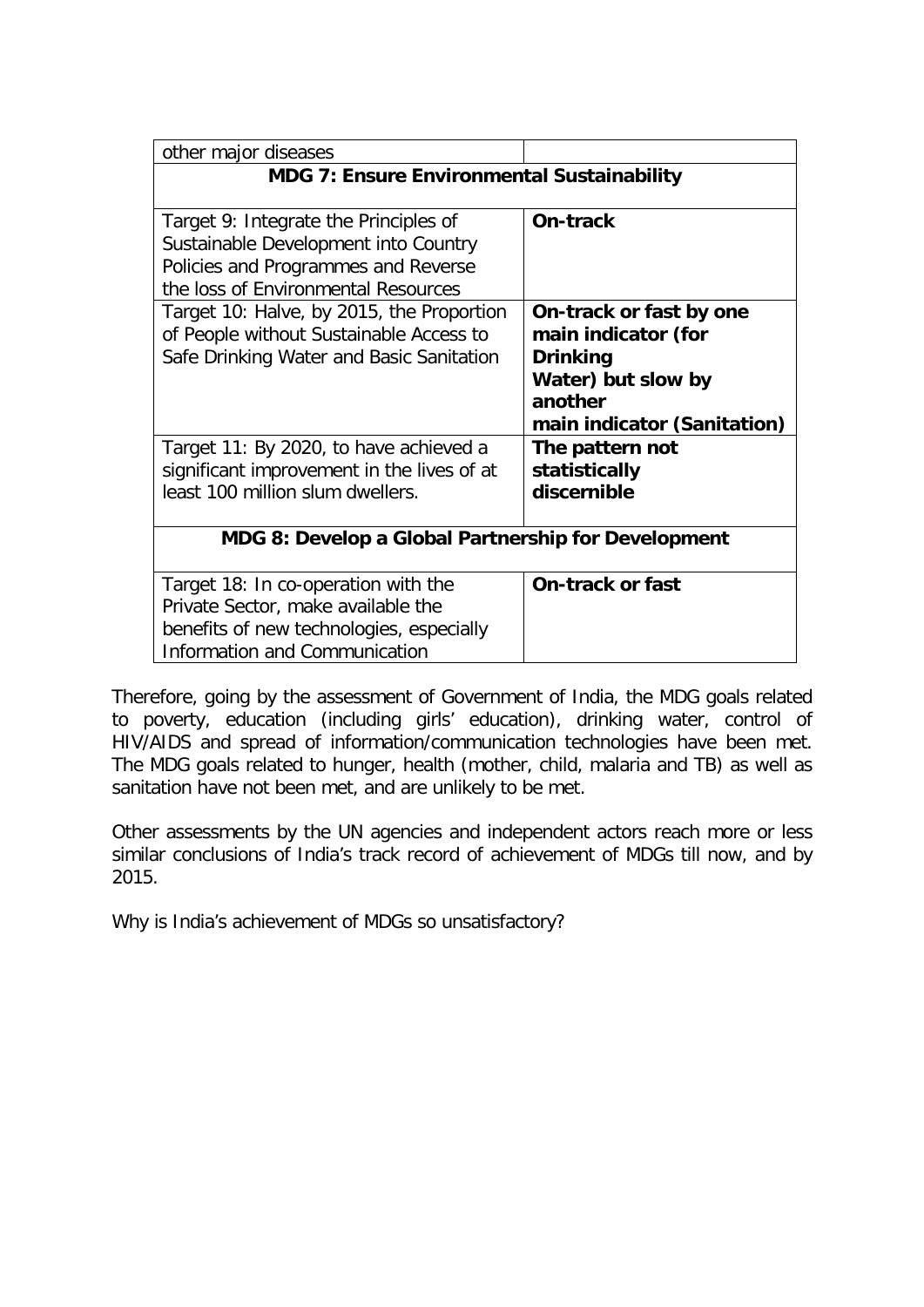# **Unique Development Trajectory**

India's development trajectory over the past two decades, especially after the economic reforms of 1991, has been *complex, contradictory and contentious*. India's GDP has grown nearly 7 times since 2000 to present level of \$1.8tn. Per capita GDP has grown nearly five times to about \$1450 since 2000. However, India's ranking on Human Development Index (HDI) has slipped from 124 in 2000 to 136 in 2012.

Its position on Gender Inequality Index has also remained almost static at 132 (2012).

According to the recent report of the World Bank, India accounts for nearly one-third of the world's poorest one billion people (living at less than \$1.25 per day); it implies that nearly 350 million Indians (roughly 28% of total Indian population of 1.25 billion today) are living in abject poverty.

Indian development planning had been essentially a centralized, top-down planning system based on the Soviet model after India gained independence in 1947. However, after the economic liberalization began in 1991, certain aspects of this planning had become market-determined. The central national body mandated to do so, the Planning Commission, in Delhi has continued to play a major role in determining the broad contours of socio-economic development of the country. The primary instrument for this is the Five Year Plan. As a national body with technical and political expertise, the Planning Commission is chaired by the Prime Minister of India. It determines broad trajectories and priorities of public sector investments and spending on a five yearly basis. The Planning Commission then recommends this Five Year Plan to the National Development Council (NDC) which comprises of heads of governments of all provinces and states. NDC represents the federal character of Indian constitution, and polity. The Members of the Planning Commission, including its Deputy Chairman, are appointed by the Prime Minister. India's parliamentary democracy also enjoins that annual budget and plans of the government are presented, debated and approved by the parliament annually.

It is in this system of planning for India's socio-economic development that explanations for the *complex, contradictory and contentious* trajectory have to be sought.

If the national planning process since the launch of MDGs is examined, three five year plans under three different regimes have to be looked into. The Tenth Five Year Plan covers 2002-07 period, and its preparation began in 2000. This was the regime of National Democratic Alliance (NDA), led by the BJP, and a seasoned and wellrespected politician—Atal Behari Bajpayee—was the Prime Minister.

The review of the documents from the Planning Commission (and reports of its various task forces and working groups set up for this purpose) entailed in the preparation of this plan do not provide any reference to the thinking of the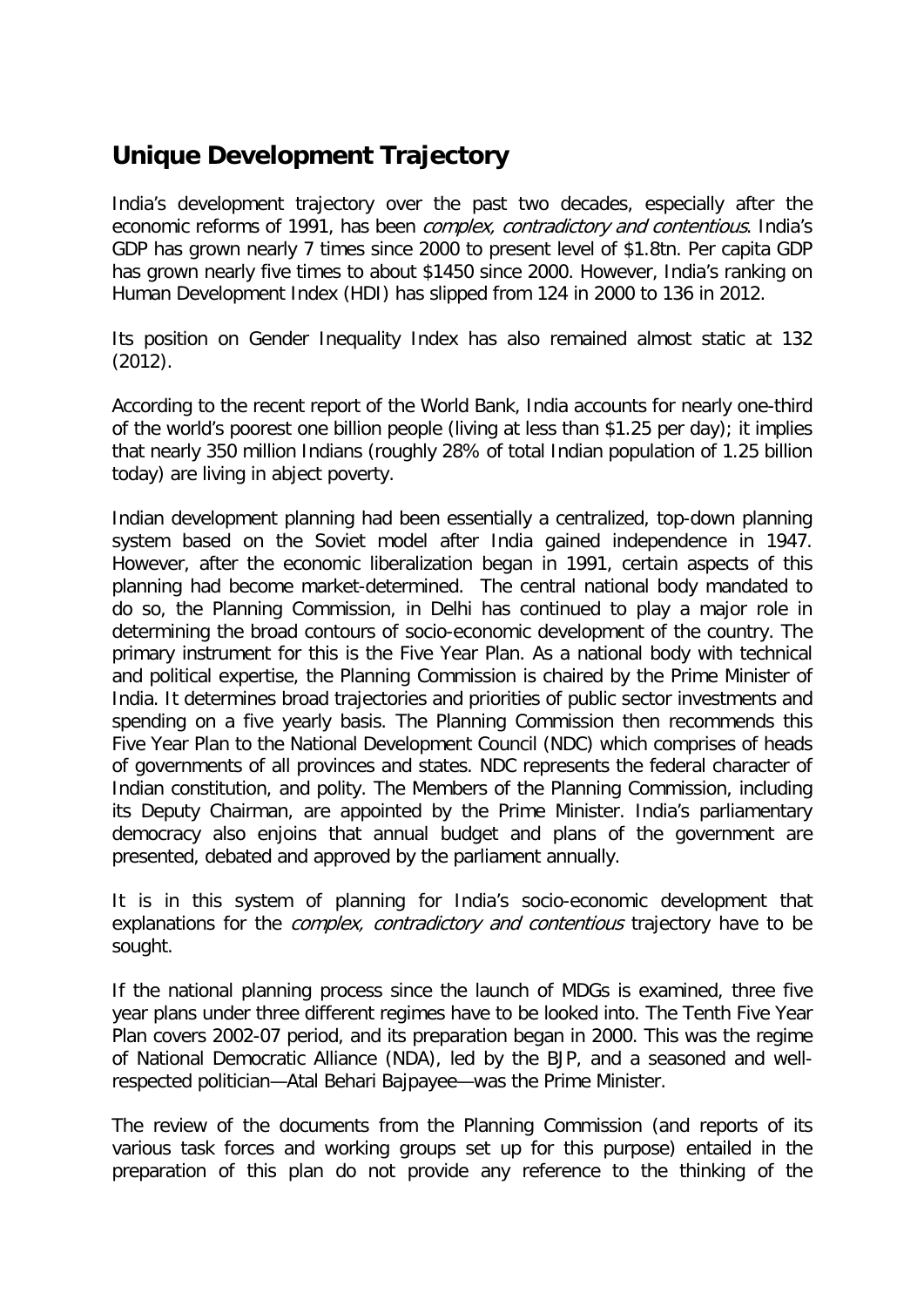Millennium Declaration or MDGs. The priorities of social sector established by the Tenth Plan (see box below) do not even mention such a crucial target as that related to sanitation (GOI, 2002). It is, therefore, no surprise that India's performance in providing sanitation facilities is most tardy and deplorable today.

#### **MONITORABLE TARGETS FOR THE TENTH PLAN AND BEYOND**

- Reduction of poverty ratio by 5 percentage points by 2007 and by 15 percentage points by 2012;
- Providing gainful and high-quality employment at least to addition to the labour force over the Tenth Plan period;
- All children in school by 2003; all children to complete 5 years of schooling by 2007;
- Reduction in gender gaps in literacy and wage rates by at least 50 per cent by 2007;
- Reduction in the decadal rate of population growth between 2001 and 2011 to 16.2 per cent;
- Increase in Literacy rates to 75 per cent within the Plan period;
- Reduction of Infant mortality rate (IMR) to 45 per 1000 live births by 2007 and to 28 by 2012;
- Reduction of Maternal mortality ratio (MMR) to 2 per 1000 live births by 2007 and to 1 by 2012;
- Increase in forest and tree cover to 25 per cent by 2007 and 33 per cent by 2012;
- All villages to have sustained access to potable drinking water within the Plan period;
- Cleaning of all major polluted rivers by 2007 and other notified stretches by 2012.

A quick look at the list of priorities in this box indicates that certain aspects of socioeconomic development have been on the list of priorities of national governments for long. Since early 1970s when the then Prime Minister Mrs Indira Gandhi gave a clarion call for 'Garibi Hatao' (End Poverty), poverty eradication has been consistently on the previous Plan's agendas. Rural development and agriculture were also so focused in previous Plans. Focus on primary education and literacy also dates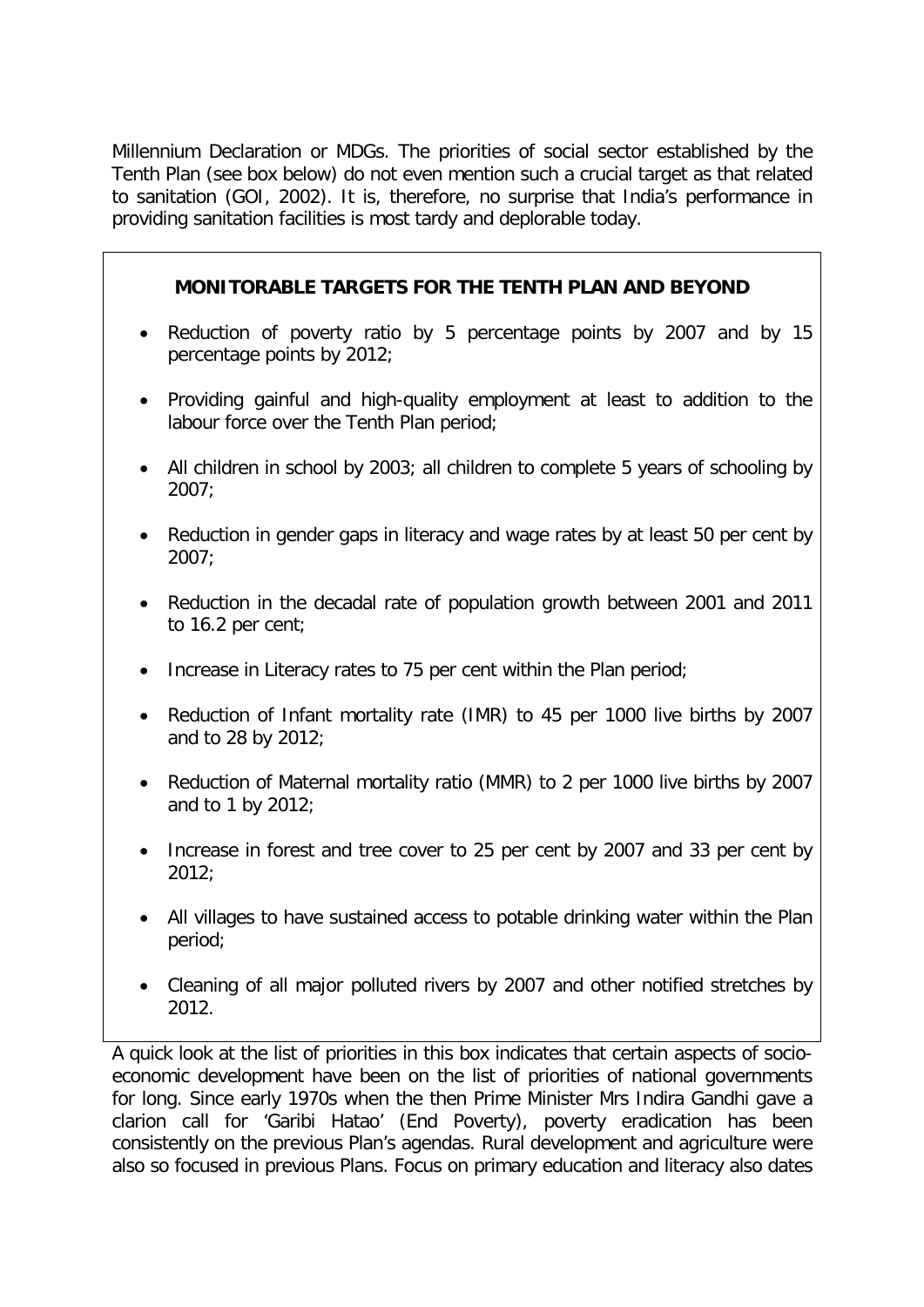back to 1980s, and the short-lived Janata government in 1977-79 period had focused some Plan investment in primary health care. Therefore, the apparent convergence of some of the MDG goals and targets with the Tenth Five Year Plan is largely due to the historical continuity of those in India's socio-economic development planning.

A new regime came to power in 2004 under the leadership of Congress and Dr Man Mohan Singh (an economist-technocrat) was anointed as Prime Minister. This coalition, called United Progressive Alliance (UPA), had also brought in its fold several political parties with socialist and leftist ideologies (including Communists). It evolved a National Common Minimum Programme (NCMP) as a basis for formulation of its policies for socio-economic development of India. NCMP had set certain broad targets and aspirations for food security, poverty eradication and women's empowerment; its specific targets were 6% of GDP investment in education (at least half in primary and secondary levels) and 2-3% of GDP in health. It had also included social protection for the rural poor and Mid Day Meal (MDM) as additional support to child nutrition. These targets focused on expenditures and schemes, not outcomes.

Armed with these ambitious goals, the UPA government in Delhi began to make legislations and policies related to Right To Information (2005), National Rural Employment Guarantee (2006), Forest Rights Act (2008), enshrining in the Indian constitution various new rights for socio-economic development of citizens. The new thrust to primary and secondary education under Sarva Shiksha Abhiyan (SSA) was financed through an additional cess on income tax. A revised National Rural Health Mission (NRHM) was also launched in this period. These new policies and development programmes were given a clearer thrust in the Eleventh Five Year Plan (2007-12) (GOI, 2007). Simultaneously, agenda for promoting rapid economic growth was also prioritized. But, there was no clear reference to MDGs in the preparation of this Plan either.

By 2005, at the level of the United Nations, a Millennium Campaign (UNMC) had been launched. Anchored in UNDP, the UNMC attempted to galvanise civil society actors around the world to focus the attention of policy-makers and government officials on MDGs. Around the same time, in India, a national campaign of civil society was launched to put pressure on the UPA government to implement the commitments enshrined in NCMP agreed to in 2004—Wada Na Todo Abhiyan (WNTA--Don't Break Promise Campaign). By the time the UN reviewed the progress of achievements of MDGs in 2008, the national government in Delhi had realized the need for showing its own progress. Its progress report proudly proclaims the abovementioned new programmes and schemes. The independent assessment of WNTA and others had focused on shortcomings and likely obstacles to future progress on MDGs (WNTA, 2005).

To its own surprise, the general elections of 2009 returned the Congress and its allies to power again; a new regime of UPA II began in May 2009 without the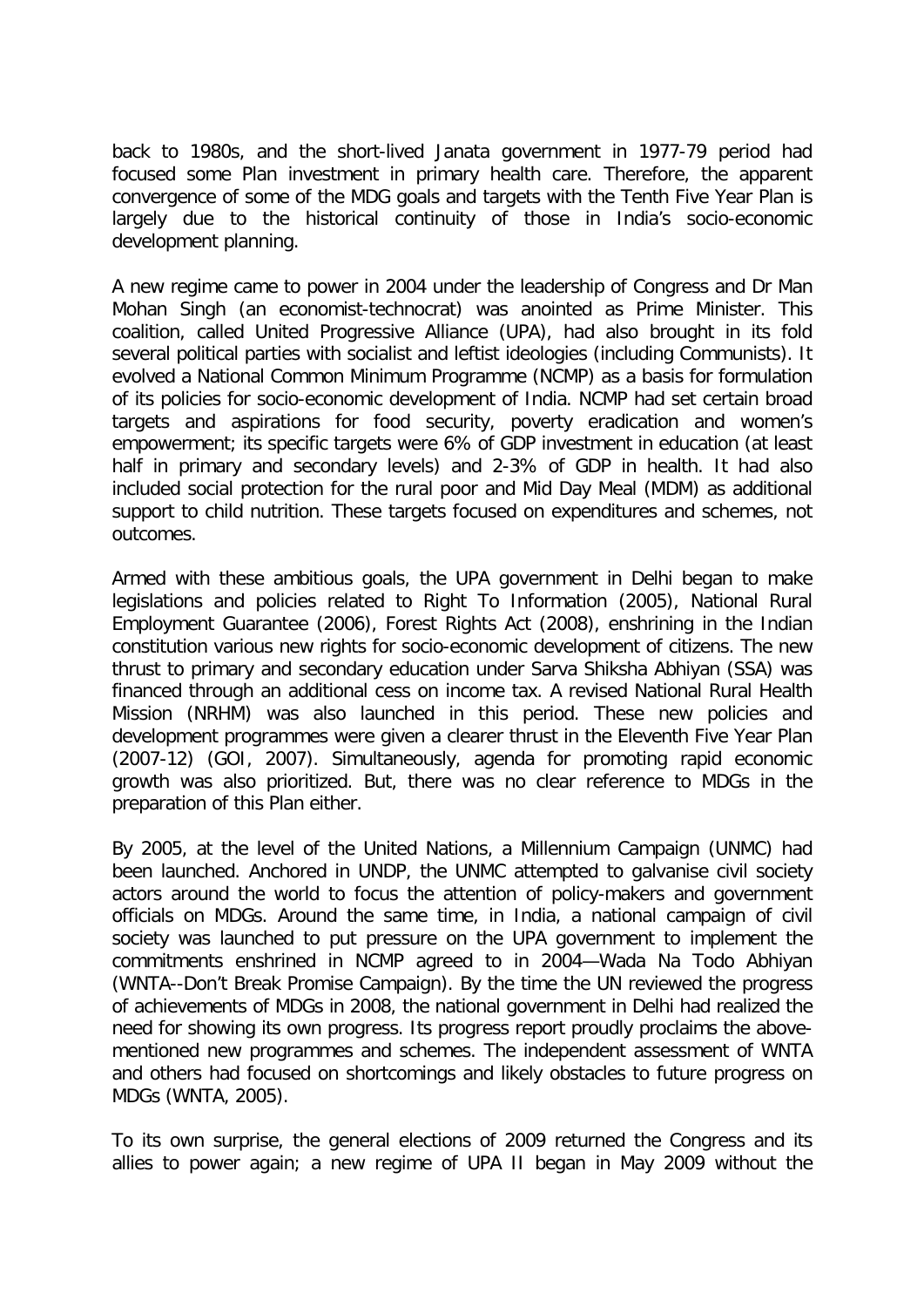communists and any NCMP. The review of progress of the Eleventh Five Year Plan— Mid Term Assessment (MTA) it is called—was carried out by the Planning Commission in late 2009 (interestingly, most Members of the Commission had continued from the previous era). There was no reference to MDGs in the MTA discussions either. As preparations began for the Twelfth Five Year Plan (2012-17) by early 2011, reference to debates and priorities of MDGs did not seem to make any difference (GOI, 2012).

Therefore, it can be seen that planning for socio-economic development in India took very little account of the MDGs over the past 12 years. However, several development programmes and schemes of the government had resonance with some of the MDGs. Most notable amongst these are primary education, girls' enrolment and primary health care with focus on child nutrition and maternal health.

## **Complexity, Contradiction & Contestation**

The brief overview of the policies and policy-making on socio-economic development of India presented above raises some critical issues. These relate to the complexity, contradiction and contestation in India today.

## **Complexity**

India's diversity of socio-economic reality presents enormous complexity in development planning and implementation. While aggregate data of per capita GDP for the country as a whole appears to show rapid improvements since 2000, national averages mask internal disparities. Two kinds of disparities are most critical from the perspective of complexity. First disparity relates to geography. Due to unequal and heterogonous historical patterns of development, certain regions and states in the east and north of the country lag considerably behind others in the south and west of the country. Bulk of the poverty, illiteracy and marginality of families and households is concentrated in nearly 100 poorest and backward districts of the socalled 'BIMARU' (meaning sick) states (GOI, 2003). These are West Bengal, Odisha, Chhattisgarh, Jharkhand, Bihar, Madhya Pradesh and Uttar Pradesh. As a result, most socio-economic indicators from this region are much lower than national averages. These states also account for a much higher proportion of rural population, vast majority being landless labourers or small and marginal farmers.

Therefore, development planning and public investment in social programmes of education, health, water and sanitation need to be accelerated in these states. Additionally, the starting levels (in 2000) of poverty and hunger were much higher in these states. While some states from this list have shown somewhat higher economic growth in the past five years (Chhattisgarh, Odisha and Bihar) others like UP, West Bengal and Jharkhand have been still lagging behind.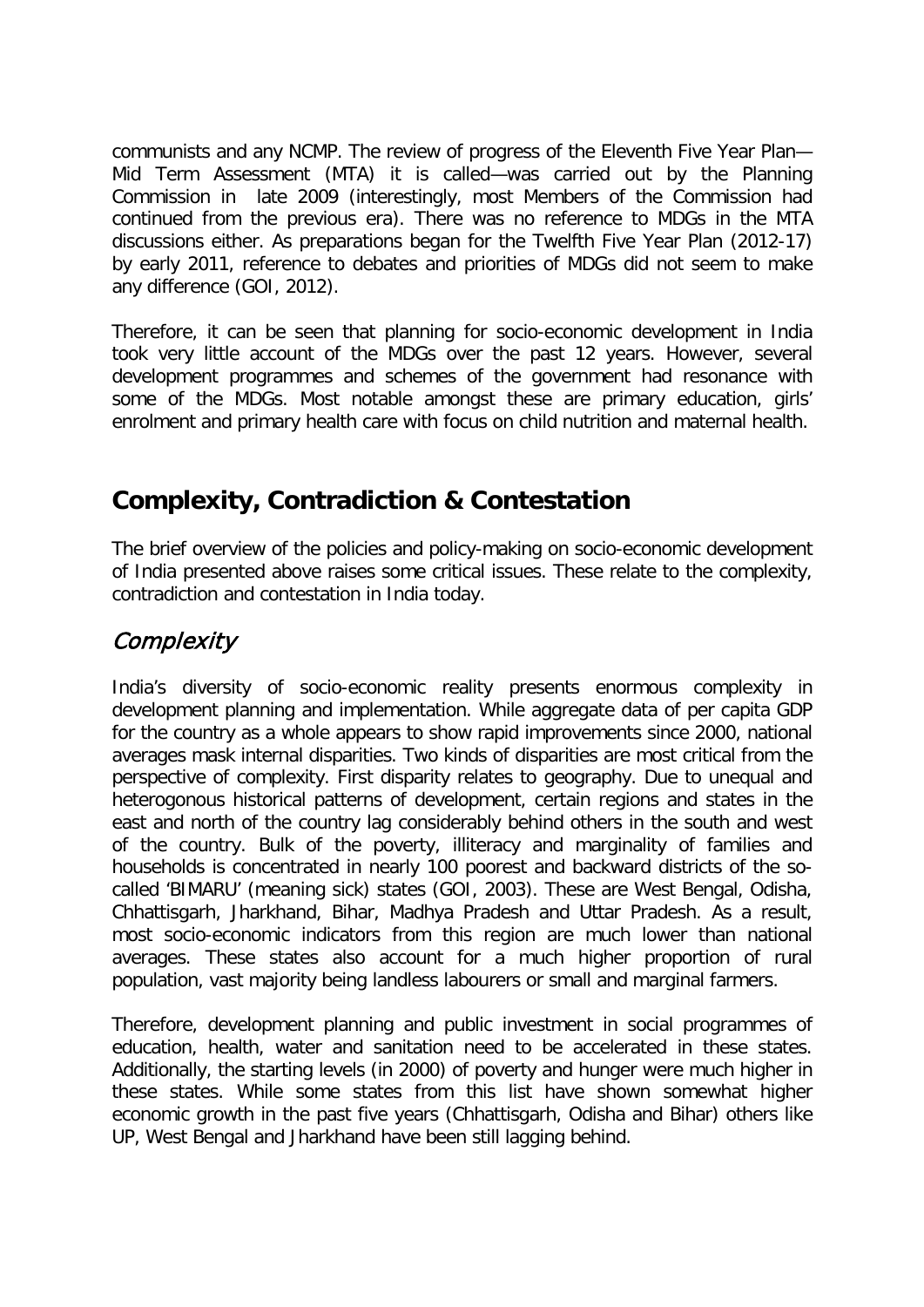The second source of disparity relates to social groups; some of these have been facing systemic social exclusion for decades. These primarily comprise of tribal, dalit (scheduled caste) and muslim households. These communities have faced discrimination and exclusion despite certain policies aimed at affirmative actions. Low levels of literacy and education (especially amongst women and girls), high infant mortality rates, high malnourishment amongst children, gender inequality in employment and wages and absence of safe drinking water and adequate sanitation seriously afflict these households, especially in rural areas of these states (GOI 2007).

Therefore, improvements in India's socio-economic development indicators, as well as those of MDGs, can only be possible when these indicators also improve for these households. Any national goal setting in India's diverse, heterogeneous and hence complex society can be generally meaningless unless they are dis-aggregated at the state and district levels. This will require planning and investment decisions to be made in a decentralized fashion. The Indian constitution contains in its sections IX and IXA provisions for such a decentralized planning and service delivery since 1993. Twenty years ago, the three tier system of panchayats was introduced throughout the country. Despite its inclusion in the UPA's NCMP as a priority, panchayati raj institutions (PRIs) continue to remain weak, under-resourced and unaccountable to date. The Indian Constitution provides for a District Planning Committee with the mandate to do precisely the same—plan, implement and monitor socio-economic development programmes in each district, starting from village level. In the absence of political support and affirmation for such local governance institutions, top-down planning has continued to distort and displace development goals. It is indeed ironical that elected leaders of panchayats (and they are nearly 1.2 million at any time, more than half being women) and officials attached to these institutions were never involved in any discussion of MDGs (even though panchayats alone have the jurisdictions over all matters covered by MDGs).

### Contradictions

The emerging contradictions in Indian development trajectory outlined above need to be taken into cognizance as well. Several of these, in relation to MDG goals and targets, become evident.

First, more Indians use mobiles today than toilets. By opening of the licensing in mobile telephony and providing spectrum at throw away prices (including the huge corruption running into nearly \$10 bn), the national government encouraged inexpensive mobile connectivity. Communications have become much more accessible today. But, the loss of public revenue creates opportunity costs for noninvestment in other priorities.

Second, tax breaks provided to IT companies over the past decade has made them global Indian icons. However, nearly 85% of their turnover is for exports. The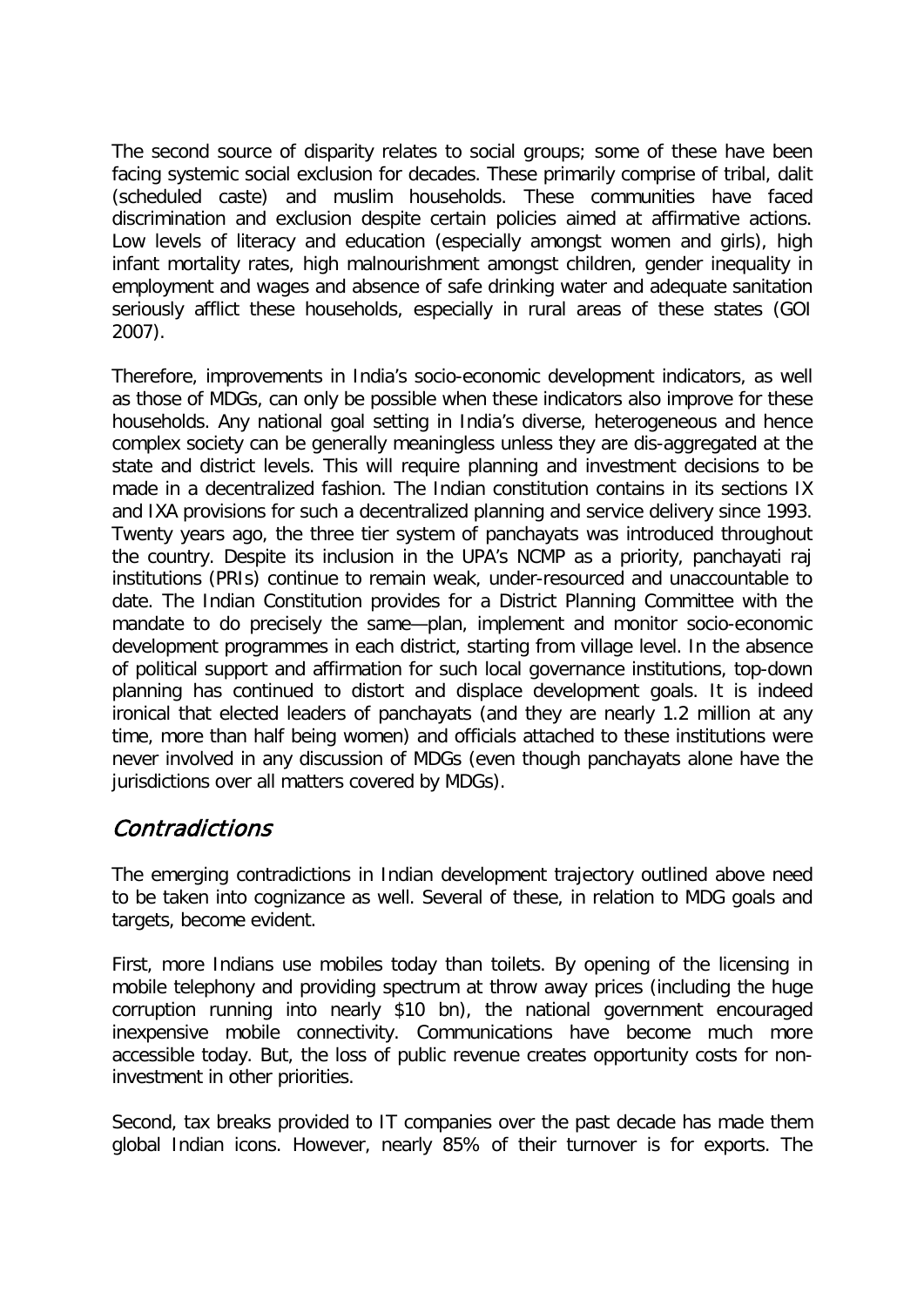revenue so forgone has subsidized growth of a powerful industry which employs less than 1% of the labour force.

Third, the model of economic development focusing on growth in the formal sectors of Indian economy has resulted in jobless growth. A recent study (2012) by the Institute of Applied Manpower Research (under the Planning Commission) has concluded that India's growth story has not created enough regular jobs. The informal and marginal nature of employment has increased in this period; such employment now accounts for 85% of the labour force. The bulk of these employment opportunities are in urban and peri-urban areas.

Fourth, the exclusive focus on universal enrolment in education has resulted in a rapid drop in quality. An increasingly larger proportion of children in the country (nearly one-third according to ASER Report 2013) are attending poor quality private schools. This is also true in rural areas, and for poor households. This trend continues at secondary and tertiary levels of education as well. A new class system of education has emerged in India, thereby forcing even educated youth from rural and poorer backgrounds to remain 'ghettoised' in low-paying, short-term, marginal, informal and unprotected employment.

Fifth, the focus on girls education has improved enrolment and educational levels amongst them. But, women continue to be paid lower wages than men, even in government supported development programmes. Violence against girls and women has increased at a rapid pace; Indian society is more unsafe for girls and women today than ever before.

Sixth, nearly 40% of India's population today is in urban and peri-urban areas. Hardly any meaningful policies and development programmes have been undertaken to address the challenges of rapid urbanization. Nearly two-thirds of India's GDP and new jobs are coming from urban areas. JnNURRM (first national urban renewal programme which began in 2005) and Basic Services for Urban Poor (BSUP) programmes have been poorly planned and under-resourced. Urban poverty is growing very fast. Yet, the government could not even assess its patterns or act on it (as admitted in India's 2011 MDG Report). The Constitution of India mandates municipalities to be responsible for socio-economic development of citizens in their jurisdiction. But successive governments in this period have ignored investments in institutional, human and financial capacities of municipalities.

Finally, the growing promulgation of rights and schemes for Indians does not translate into socio-economic well-being of vast majorities of its people. During this period between 2000 and 2012, public investment in social sector development programmes has increased nearly ten times to a staggering \$100 bn annually. Yet, the rank of India in HDI is stuck around 136, and its Gender Inequality rank around 132. This is the real contradiction in the Indian story. Internal inequality has been increasing; regional disparities have grown. The economic development model has resulted in double digit inflation over the past five years. Gains in per capita income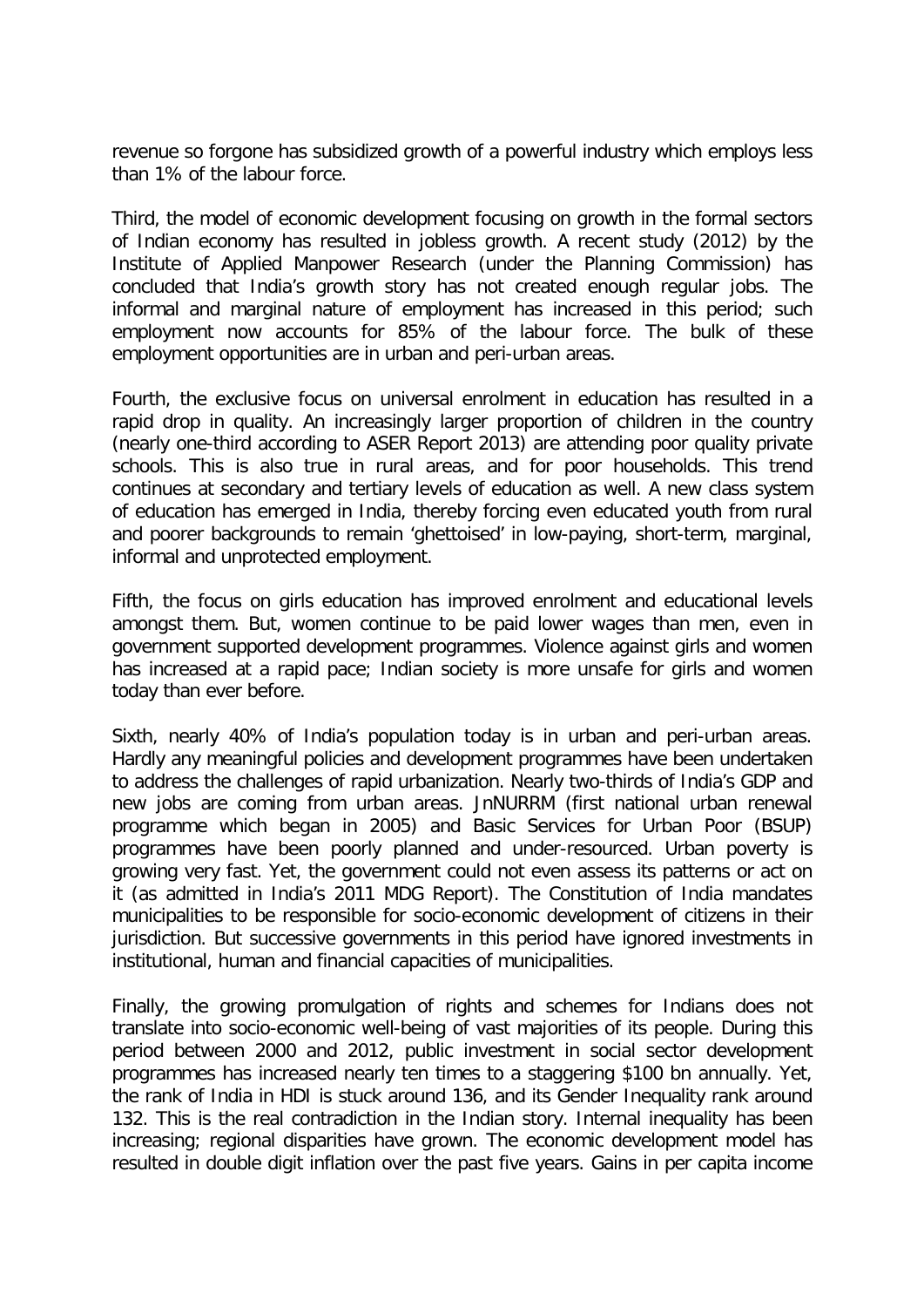are being wiped away for a substantial section of Indians. And, costs of private education and private health care have been ballooning.

So, what kinds of future post-2015 goals would make sense in and for India?

### Contestation

At the heart of the current malaise facing India's development trajectory is the crisis of governance. Public institutions have become apathetic, inefficient and corrupt. The everyday news of large scams under the present regime hide more than they reveal. Three particular dynamics of contestation have become manifest in this scenario.

First dynamic is the growing anger against a development path that displaces people from their land, habitat and livelihood. Whether it is mining or free trade zones, farmers, tribals and other households around the country are up in arms against national and state governments forcing them to relocate in the name of national interest—eminent domain theory. Yet, the private business interests utilize those lands, forests, mines and water for huge private gains. This has led to violent conflicts in nearly one-third of the districts of the country. Maoism is merely a new manifestation of this phenomenon.

Second dynamic is related to absence of administrative and governance reforms. Starting from electoral reforms (so that criminals cannot contest elections) to reforms in the system of administration, police and judiciary, there is a long list of the same. What reforms are needed is known to all; the present regimes are party to those forces which want the status quo to continue. In the absence of such governance reforms, investment in socio-economic development does not reach those for whom it is intended.

The third dynamic is the growing dis-connect between citizens and the state. India's democracy is failing a vast majority of its citizens. Its democratic institutions are crumbling, its political system is self-centred and its process of responsiveness to its citizens is declining. Hence, the young Indians are coming out on the streets and in the virtual spaces to condemn, demonstrate against and demand actions by the ruling class. This trend, if allowed to be continued, could result in the youth of India losing faith in the democratic participation itself (Tandon,2012).

Hence, the major challenge facing Indian society and economy today is to reenergise its democratic foundations of governance in a bottom-up manner. Global, universal post-2015 development goals will not have much relevance to India of today. The post-2015 goals for India have to be centred on governance reforms that make its public institutions transparent, accountable, responsive, and efficient. It is unlikely that any set of universal post-2015 goals would have much relevance to India's future development trajectory.

My set of post-2015 targets for India to achieve by 2025 can read as below: